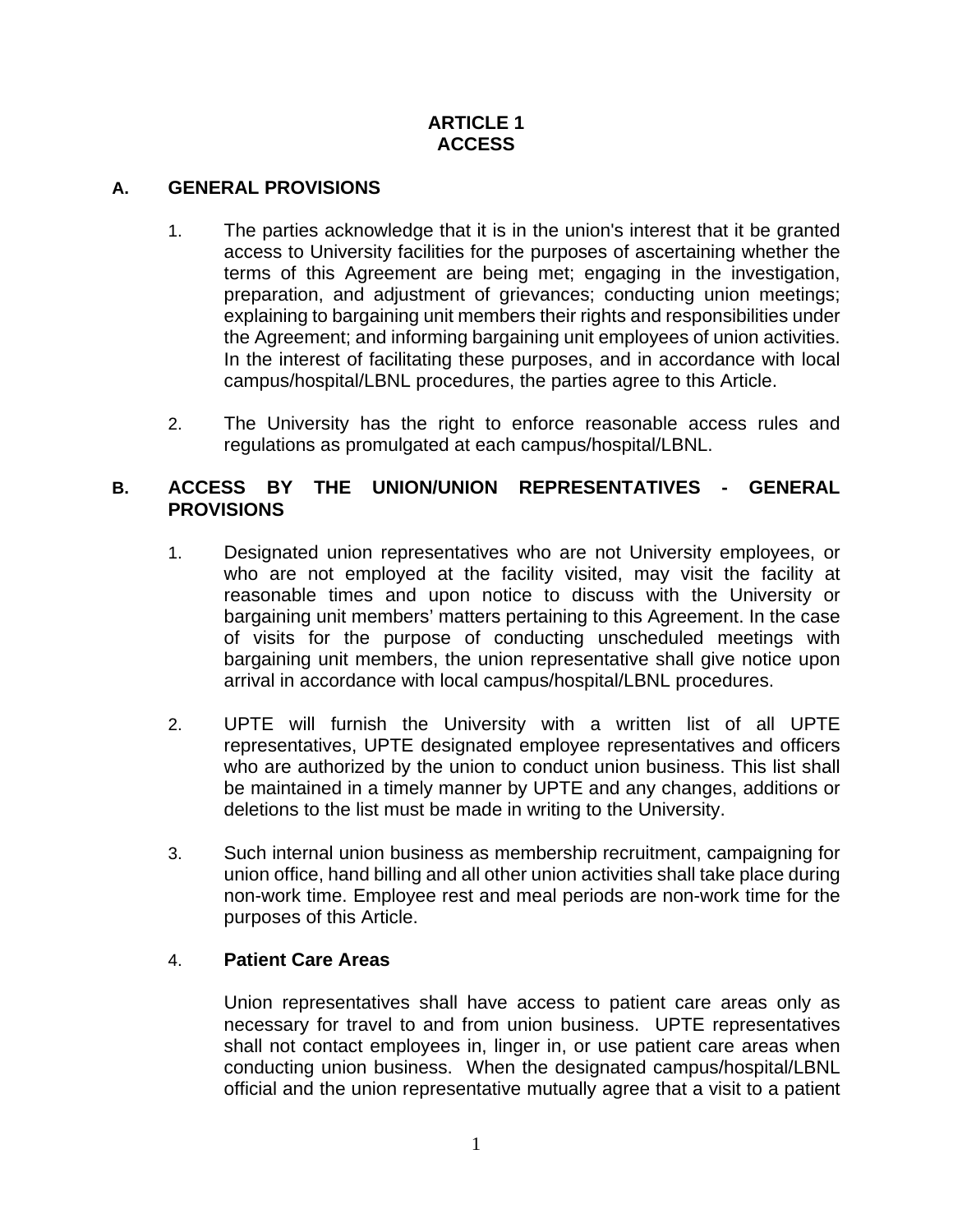care area is necessary to adjust grievances, and contract related issues, access to patient care areas will be granted. "Patient care area" includes:

- a. Chart rooms and rooms that function as or are in the nature of chart rooms;
- b. Nursing stations;
- c. Patient and/or visitor lounges including patient conference rooms, sitting rooms, and solaria;
- d. Libraries or study areas located within patient care areas;
- e. Patient floor and operating room area corridors; and
- f. Patient rooms, operating rooms, laboratories, clinics, and other treatment and patient care areas.

## **C. EMPLOYEE REPRESENTATIVES**

- 1. The University shall recognize UPTE designated employee representatives who are members of the bargaining unit. The function of the UPTE designated employee representative shall be to inform employees of their rights under this Agreement, to ascertain that the terms and conditions of this Agreement are being observed, and to investigate and assist in the processing of grievances.
- 2. For the purposes of receiving paid release time as provided in this section, UPTE may designate four (4) unit employees as "UPTE designated employee representatives" at each campus/hospital/LBNL. Additionally, in the event a campus/hospital/LBNL has more than two-hundred (200) employees, UPTE may designate one (1) additional UPTE-designated employee representative for each additional one hundred (100) bargaining unit members thereafter, up to a maximum of seven (7) UPTE designated employee representatives. UPTE shall not designate more than one (1) UPTE designated employee representative per department of 100 employees or less. For each additional one-hundred (100) employees, or fraction thereof, in a department UPTE shall be allowed one (1) additional representative in that department.
	- a. The total cumulative use of paid release time for the UPTE designated employee representative shall be limited to ten (10) hours in any one (1) month. University-convened meetings pursuant to Article 10 - Grievance Procedure, shall not be deducted from this block of time.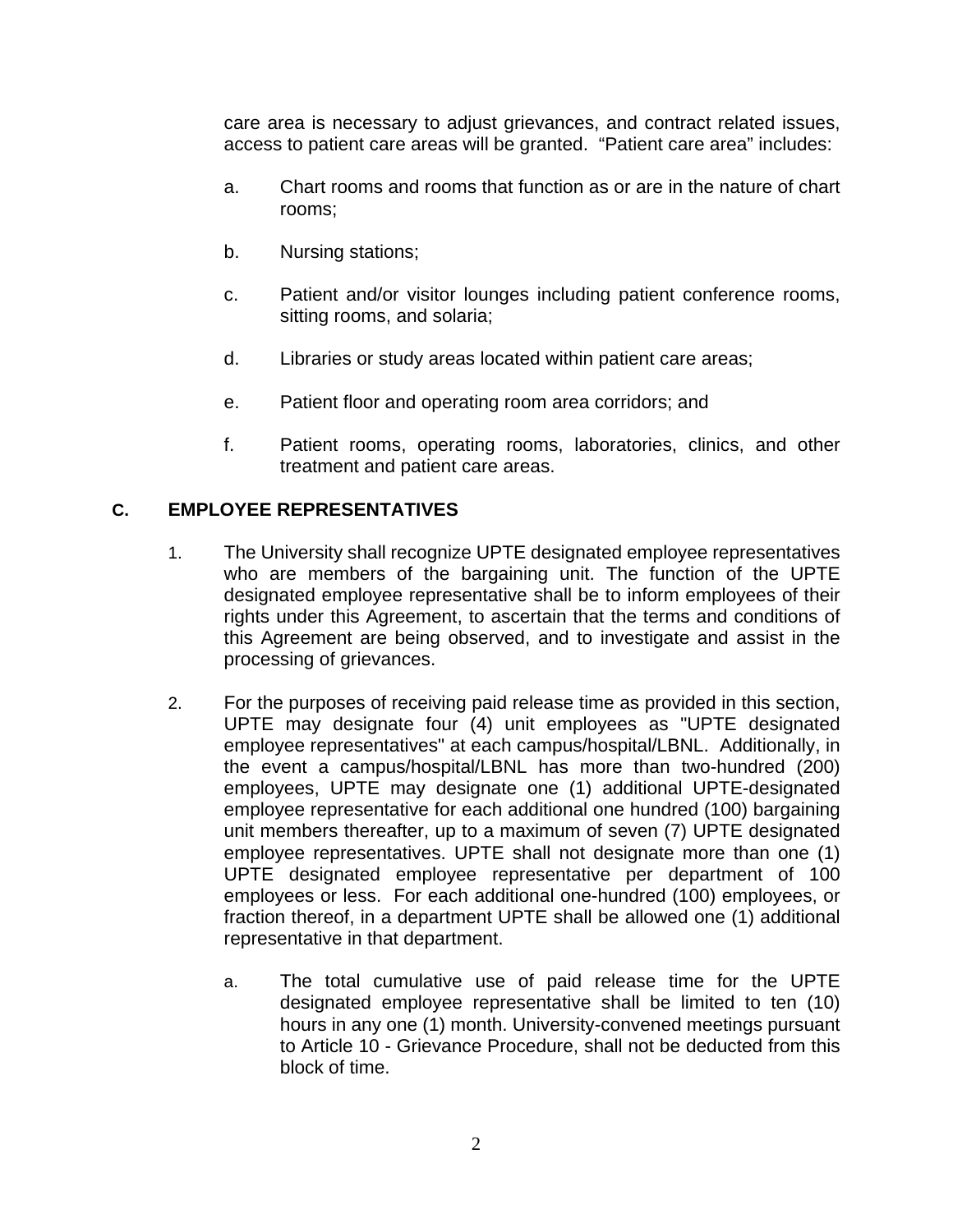- b. The use of the maximum of ten (10) hours shall be for health and safety or grievance-related activities such as:
	- 1) Review and discussion with employees and management regarding health and safety issues;
	- 2) the initial hand-delivered filing of a grievance and the retrieval of University documents provided pursuant to a written request for information related to a grievance;
	- 3) one-on-one meetings with a grievant concerning a filed grievance, or an alleged violation of this Agreement which is at the Informal Review stage of Article 10 - Grievance Procedure;
	- 4) meetings with the University representative to whom written grievances are presented or to whom documents related to filed grievance(s) are presented/signed or with whom time limit agreements are achieved;
	- 5) Informal Review meetings held pursuant to Section E. of Article 10 - Grievance Procedure;
- c. A request for release time will be made to the UPTE designated employee representative's supervisor prior to the activity. Such approval shall be granted solely on the basis of operational needs and shall not be denied unreasonably.
- d. At its sole discretion, the University may authorize use of release time for more than ten (10) hours in a month per department. The exercise of this discretion and/or the enforcement by the University of the ten (10) hour maximum shall under no circumstances establish a precedent for the UPTE designated employee representative or department involved nor shall the allowance of greater than ten (10) hours in a month for an UPTE designated employee representative have any effect or bearing on the ability of the University to enforce the ten (10) hour maximum on any other UPTE designated employee representative.
- e. Should a question of possible abuse of these release time provisions arise, the University will so notify UPTE, and the parties will attempt to resolve the matter. If a question remains, the University may take corrective action when warranted.
- f. In the event that release time granted under Section C.2.a. above is not sufficient for the representative's duties and additional time is not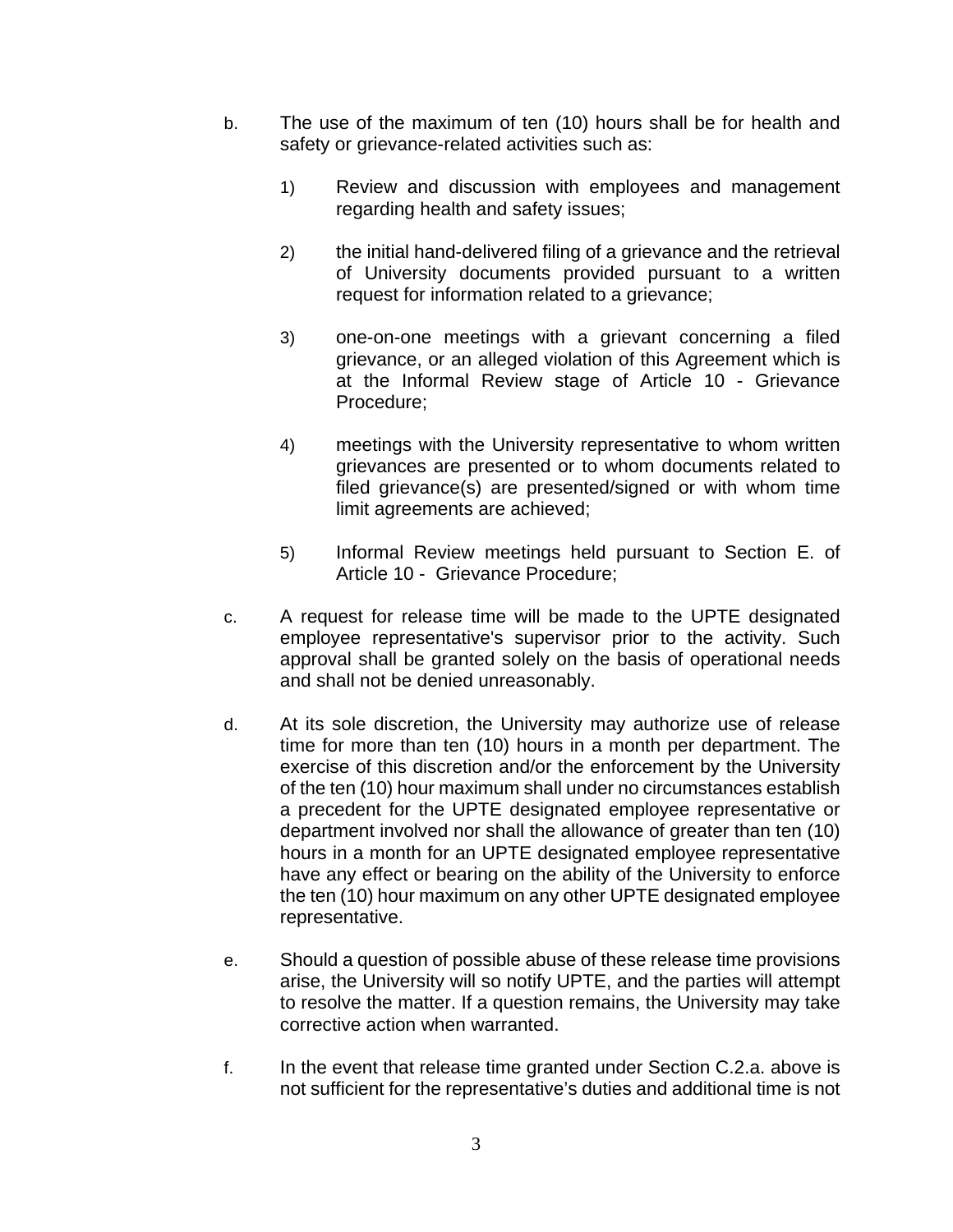granted under Section C.2.d. above, the employee representative may elect to use vacation time in accordance with Article 43 - Vacation, or leave in accordance with Article 17 - Leaves for Union Business.

## **D. MEETING ROOMS AND BULLETIN BOARDS**

- 1. UPTE shall be granted use of general purpose meeting rooms. Such use shall be arranged in accordance with the usual practice for employee organizations and will not be unreasonably denied. Where the usual practice involves providing advance notice to a designated campus/hospital/LBNL, UPTE shall observe such practice. Except for LBNL, room reservations shall not be canceled by the University except where unforeseen circumstances require the room to be used for purposes such as teaching, or patient care-related purposes or staff conferences. If a reserved room is canceled, the University will attempt to provide a comparable alternative.
- 2. UPTE shall have access to general purpose bulletin boards and shall have the use of those bulletin boards subject to campus custom, usage and practice. Any materials posted must be dated and initialed by the union representative responsible for the posting. At those locations where the University is responsible for posting material on bulletin boards, the University will post copies of the UPTE-provided material within one (1) business day.

# **E. MAIL DELIVERY**

United States mail which is received by the University bearing an employee name and accurate address will be placed in the employee mailboxes in the normal manner. In departments where employee mailboxes exist, the union shall have reasonable use of them. In departments where individual mailboxes are in a restricted work area, UPTE may make arrangements with the responsible University official in the restricted work area to have the UPTE mail placed in the employee mailboxes. Where mailboxes do not exist for employees, the University will distribute UPTE mail to employees by the normal method.

# **F. ACCESS TO EMPLOYEE HOME ADDRESS AND TELEPHONE NUMBERS**

1. On a monthly basis, the University shall provide UPTE with an electronic list via File Transfer Protocol (FTP) of all employees in the bargaining unit. The list will include the following: name, title, title code, date of hire, annual salary rate, percentage appointment, appointment type, work telephone number, work location, campus mailing address and hiring unit. In addition, the list will include the home address and telephone number of bargaining unit members unless the employee has specifically requested that the home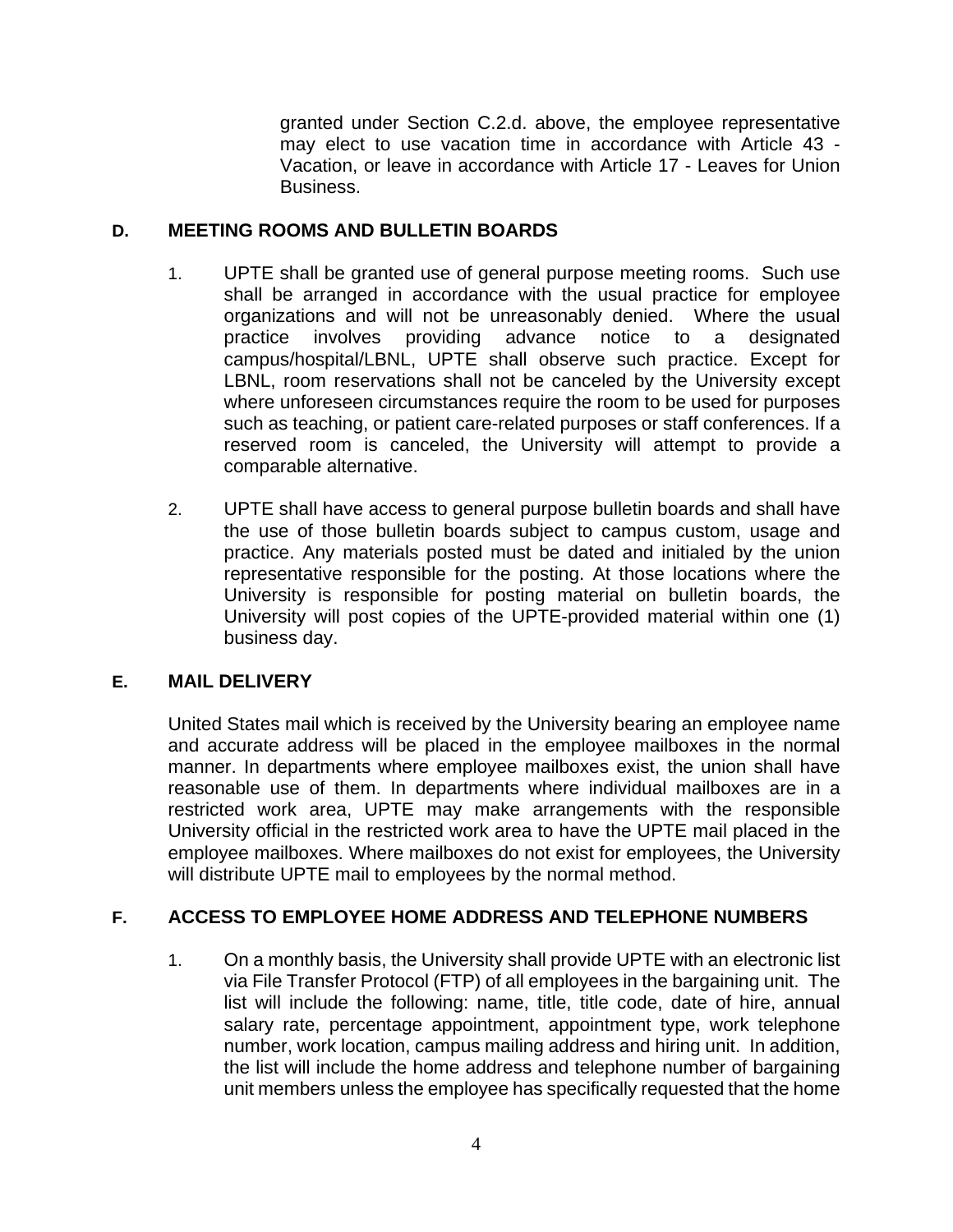information not be released. The list will also include personal cell and personal e-mail, if known, unless the employee has requested such information not be released. The University will provide UPTE a weekly list of changes (e.g. new hire, corrections, transfers, salary changes) via FTP that have occurred within the bargaining unit.

- 2. The Union will inform bargaining unit employees of their right to designate their home address and telephone number as well as their personal e-mail and personal cellular phone number as confidential.
- 3. The University will delete from bargaining-unit employees' employment forms the option of withholding home addresses, personal email addresses, personal cell and home phone numbers from the Union.
- 4. Upon written request by UPTE, the University will provide the undisclosed home addresses to a mutually agreed-upon mailing service firm through which UPTE can correspond with said individuals. The mailing service shall keep confidential the home address of the employees who have requested that the home information not be released. UPTE will bear all costs associated with this service.
- 5. Employee work and home addresses and telephone numbers, personal email and personal cellular phone numbers shall be maintained as confidential by the Union. The Union shall take all reasonable steps to ensure the confidentiality of all information provided to it under this Article.
- 6. The Union agrees to defend, indemnify and hold harmless the University of California (including its subdivisions and employees) from any claim, suit or liability of any nature arising from (a) a challenge to this Section F.; or (b) any action of the Union taken pursuant to, or in violation of, this Section F. The Regents will give the Union prompt written notice of any claim, suit or liability which it contends is subject to this provision.

# 7. **Lawrence Berkeley National Laboratory (LBNL)**

The Laboratory shall continue to provide its monthly list and change list on a weekly basis.

### **G. DISTRIBUTION AND POSTING OF THE AGREEMENT**

In consultation with the Union, the University shall prepare the official version of this Agreement, which will then be posted electronically.

1. Posting of this Agreement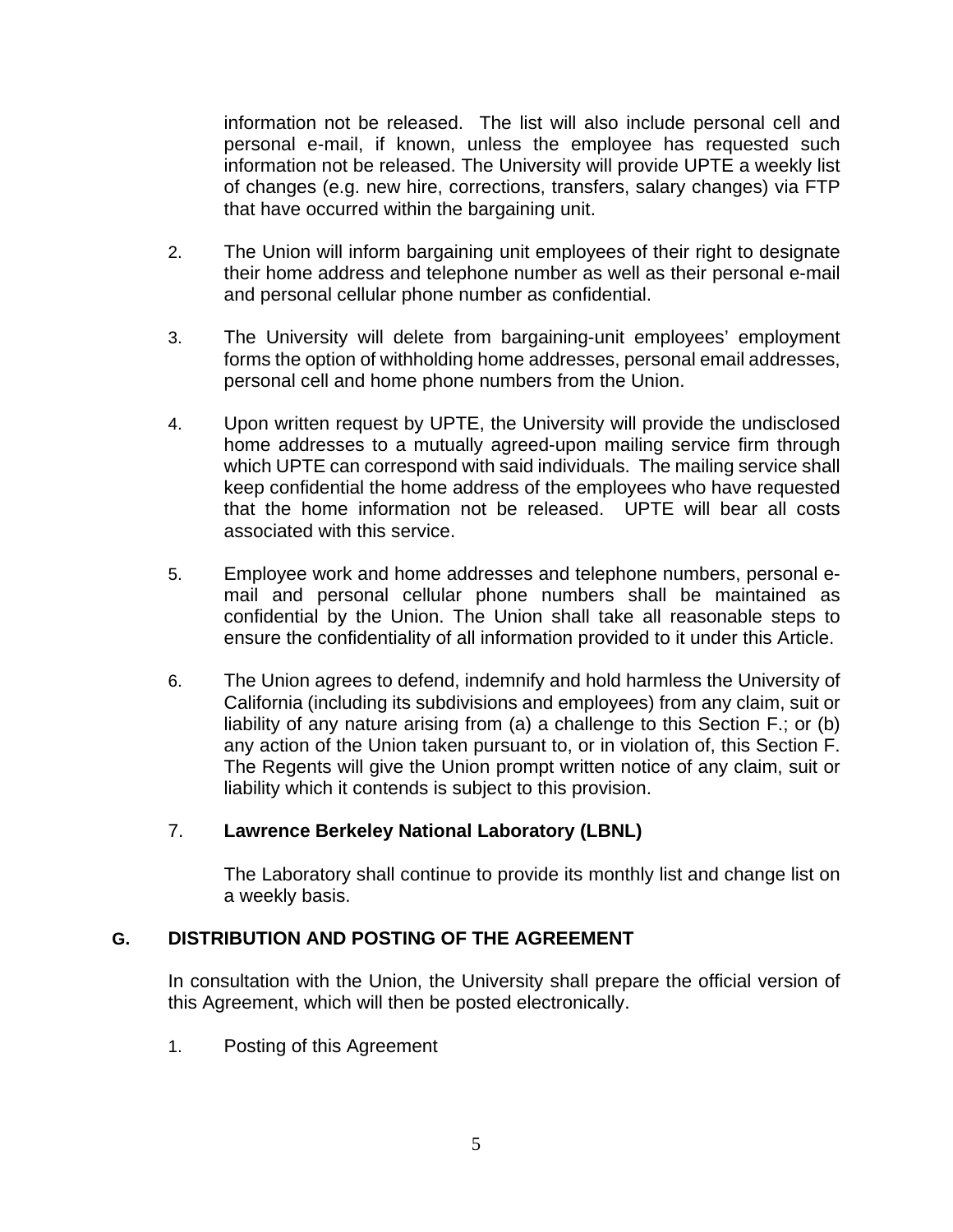- a. Within ten (10) calendar days following ratification, the University shall provide UPTE with an electronic copy of the draft official version of the contract for UPTE Review and concurrence.
- b. The University will not post the UC version of the agreement to its website until UPTE has had at least ten (10) days to review the draft as referenced above in Article(2)(1)(a).
- c. The University and UPTE will use their best efforts to ensure that this agreement is posted within one hundred and twenty (120) calendar days following ratification.
	- 1.) Both parties must approve the camera ready copy of the Agreement ready for posting.
	- 2.) The University shall make appropriate arrangement for UPTEs access to the work site to facilitate UPTE distribution of the contract to each member.

## **H. TELEPHONE**

Employee representatives may use University telephones for the purpose of conducting union business which is specifically authorized by Article 10 - Grievance Procedure. Employees are responsible for paying any costs associated with such telephone usage in accordance with the departmental procedures in effect at the time. The frequency and duration of permitted phone calls shall not be such as to interfere with or disrupt the employee's completion of work assignments, nor impair the efficiency of University operations. The University may audit employee representatives' use of the telephone system to the same extent as it may audit other employees' use of such equipment.

### **I. E-MAIL USE**

UPTE designated employee representatives may use their University e-mail account for the purpose of conducting union business which is specifically authorized by Article 10 - Grievance Procedure. Such use shall also conform to and be in accordance with applicable University/Laboratory policy regarding electronic mail/electronic communications.

### **J. NEW EMPLOYEE ORIENTATIONS**

1. The University shall notify all newly-hired employees, and shall notify UPTE no less than 15 days in advance of scheduled new employee orientations, in which the University advises one or more newly-hired employees in an UPTE-represented bargaining unit (hereinafter, "new employees") of information regarding employment status, rights, benefits, duties,